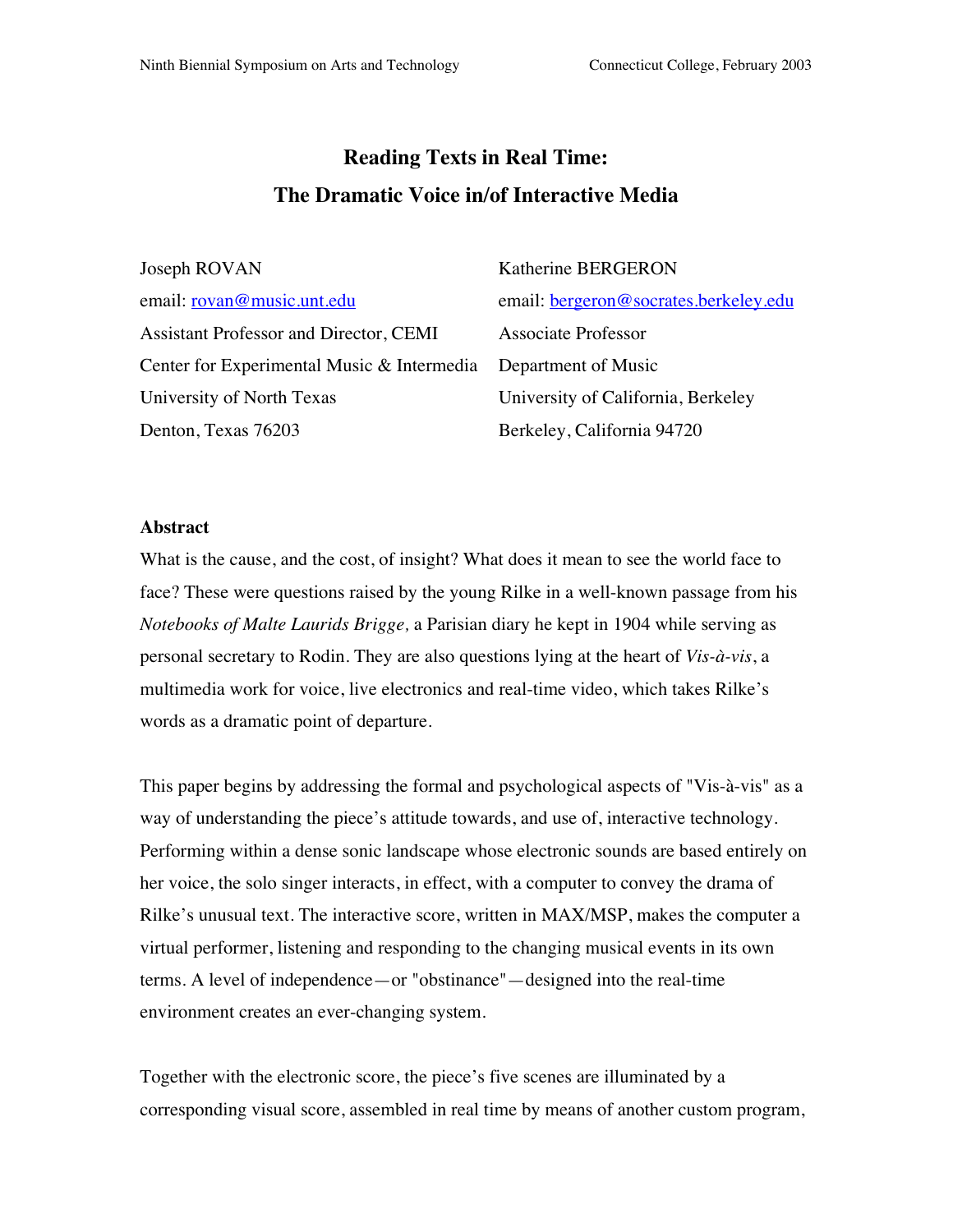written in the video-programming environment Onadime. Much of the visual material is, as in the audio score, based on different aspects of the singer's visage. The exception is a single visual quotation, a haunting image of a woman caught unawares by the turn-of-thecentury Parisian photographer Eugène Atget. The aim was to deploy the two layers of interactive media to suggest the dramatic structure itself—the shifting psychological relationship between the woman who sings (the "I" narrating the story) and the nameless woman who is ultimately the subject of Rilke's narration. Incorporating the creative perspectives of composer and performer, this paper will approach the question of reading Rilke as both text and act.

## **Rilke's faces: The Drama in the Text**

Drawn from diaries Rilke kept while he was living in Paris in 1904, the little story "Gesichter" ("Faces") reads in many ways like a prose poem. The text amounts to a brief meditation on the nature of seeing, told in five paragraphs and from just about as many points of view. The poet begins unexpectedly with a question, as if addressing himself to an absent interlocutor, or perhaps to no one at all: "Habe ich es schon gesacht?" (Have I said it before?). The question seems to interrupt the flow of a prior contemplation to make way for a more significant confession, for Rilke immediately tells us, "Ich lerne sehen" (I am learning to see). We do not yet know what such learning entails, but we are told that it too is a beginning, and, like all beginnings, it is "still going badly." It is tempting to think that the poet, long accustomed to looking at the world through the art of metaphor, had suddenly embarked on an entirely new visual education when he became the personal secretary to one of France's most prominent sculptors. Indeed, it seems that one thing the writer had never noticed is the depth of expression hidden in the human face.

"It never occurred to me before how many faces there are, " he writes, with more than a touch of irony. And that observation launches a brief, and mockingly philosophical discussion of the malleability of expression. Although people have many faces, he says, one can still find some thrifty types who would prefer to save their inheritance. They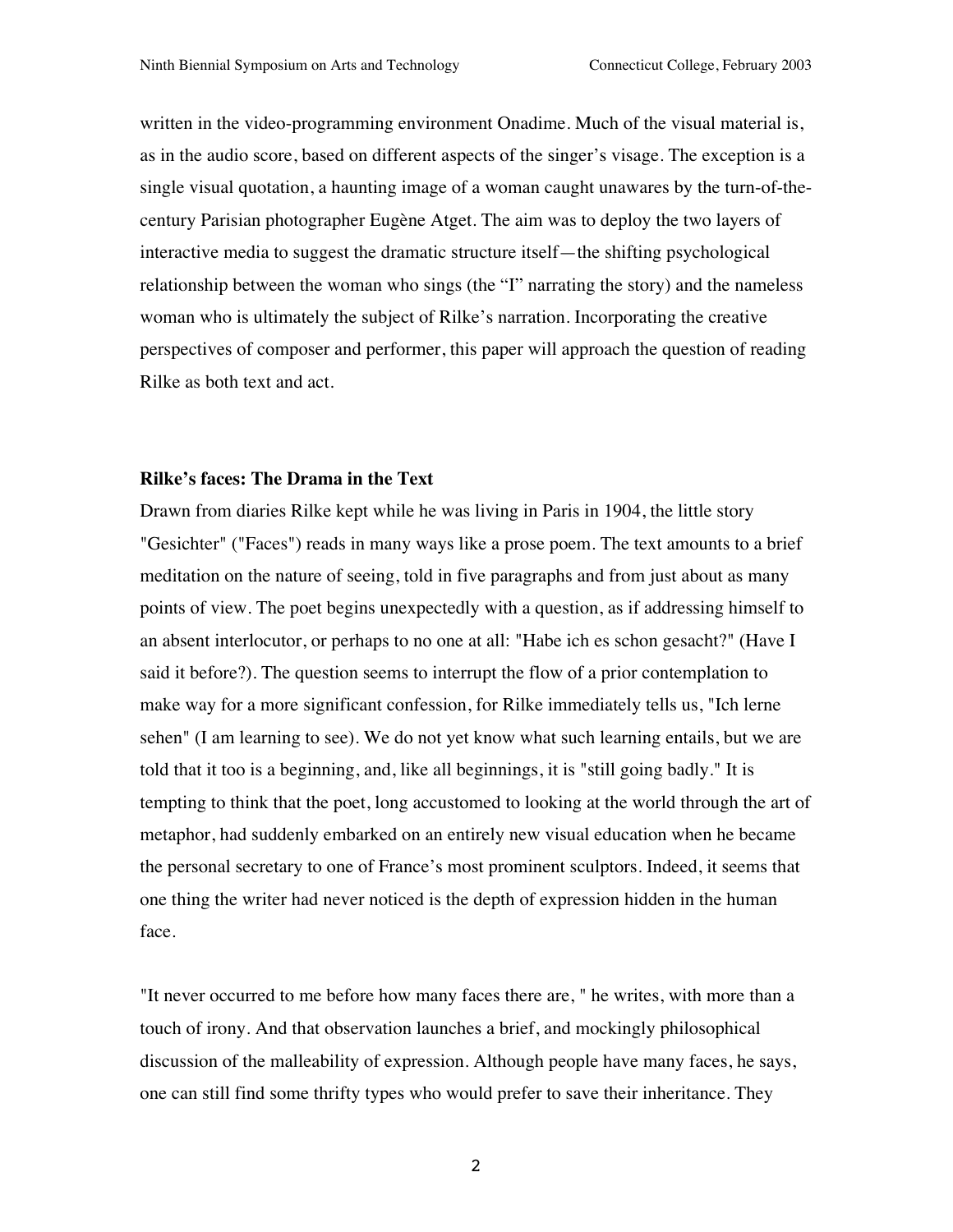wear the same face year after year, so that it becomes threadbare, stretched out like old leather gloves. Yet even while putting the others away for posterity, the unthinkable can happen. The dogs could get to them first, Rilke concludes. His little joke is obvious, suggesting a curious rationale for the uncanny resemblances we've all noticed between people and their pets. The humor soon turns darker, however, as Rilke contemplates the opposite phenomenon: the wasteful, overly expressive person who changes his face too often. Easy come, easy go, the poet seems to say. "Why, he's barely forty years old before he's gone through the whole supply!" And when that happens, the poor soul will have no choice but to go around—unimaginably—with nothing on at all: wearing, as Rilke calls it, the "non-face" (das Nichtgesicht).

The next moment in the meditation, however, puts a stop to the philosophizing, and to all the irony, as the poet focuses on something far more real. The text makes a sudden shift from the present tense to the past; from humor to horror; fiction to history. The change of perspective seems to come without any preparation at all, introduced by nothing more than a conjunction. "But the woman," he says, as if beginning all over again. "The woman." ("Aber die Frau" . . . "die Frau.") Whom does he mean? We don't yet know. Rilke himself does not actually know her. But it is clear that she has been there all along in his story, as the ostensible source of his visual education. He met her "on the corner of rue Notre-Dame des Champs." A spot of double-blindness, for neither one has seen the other. She was poor. She was lost in thought. His footstep startled her. It was then, however, that he had his own startling moment of insight. The woman looked up suddenly—so suddenly, in fact, that he *sees something he has never seen before*: he glimpses, in effect, the face of the faceless poor, and the vision is monstrous. For the frightened woman, now left with her face in her hands, presents a sight far more alarming than anything the poet has ever experienced. To look her in the eye was to see the horrible, naked truth: a person without any face at all, *ohne Gesicht.*

In five dense paragraphs Rilke has presented us, then, with a tiny drama of seeing, a drama that turns around a haunting—and hauntingly absent—character, one who happens to have been seen only by the poet. This story of perception is also a story about change,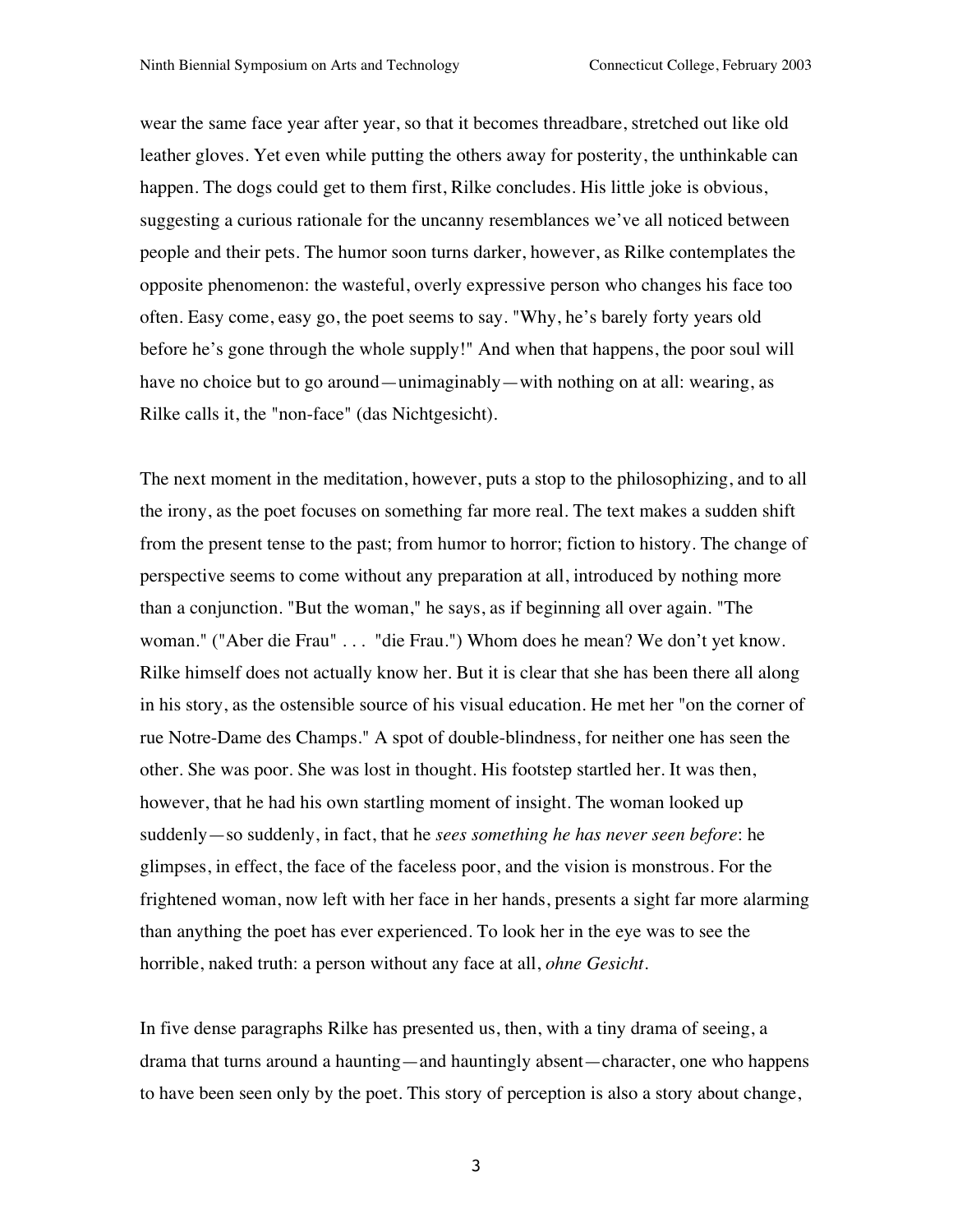and the difference one fleeting vision can make in a human life. The "I"/eye who has seen is now different, although it still has (we are told) a lot to learn. It was ultimately this uncertain drama of the self—a drama built around this vision of absent presence—that we hoped to capture by collaborating on *Vis-à-vis*, collectively exploring the question, and the burden, of insight through the musical and visual tableaux, through the interactive technology, and ultimately through performance. We shall begin with a few remarks from the composer about translating Rilke's text into music.

#### **The Composer's Voice***:* **Reading Rilke as Music**

The complex logic of Rilke's self-reflexive text naturally became an important framework for the composition, both from a musical and technical standpoint. While I had already composed interactive works based around a text (for example, my "Continuities" for glove controller and interactive electronics, performed at the Connecticut College *Symposium on Arts and Technology* in 1999), I had never before used a text that demanded such a dramatic reading. In "Continuities," a tiny poem by Archie Ammons functioned, so to speak, as a *pretext* for composition, a quantity of musical material culled for its sonic potential rather than its poetry. While essential to the piece at one level, the poem *as* poem was also, in some respects, left behind. In approaching Rilke, however, I wanted above all to leave the prose intact. Because the dramatic logic of the text—with its unexpected twists and sudden changes of affect—was essential to the moment of insight it described, I needed to find a way to make the text audible throughout the composition, to make it comprehensible for the audience. I needed, in short, to develop an approach to the electronics that would not only allow the words to "speak," but would also draw out their dramatic impact. The problem became one of balancing a desire to preserve the clarity of Rilke's drama, with its flash of insight, against technology's inherent tendency to obscure. Achieving this balance was a long process of trial and error, which perhaps explains why the work took nearly two years to complete.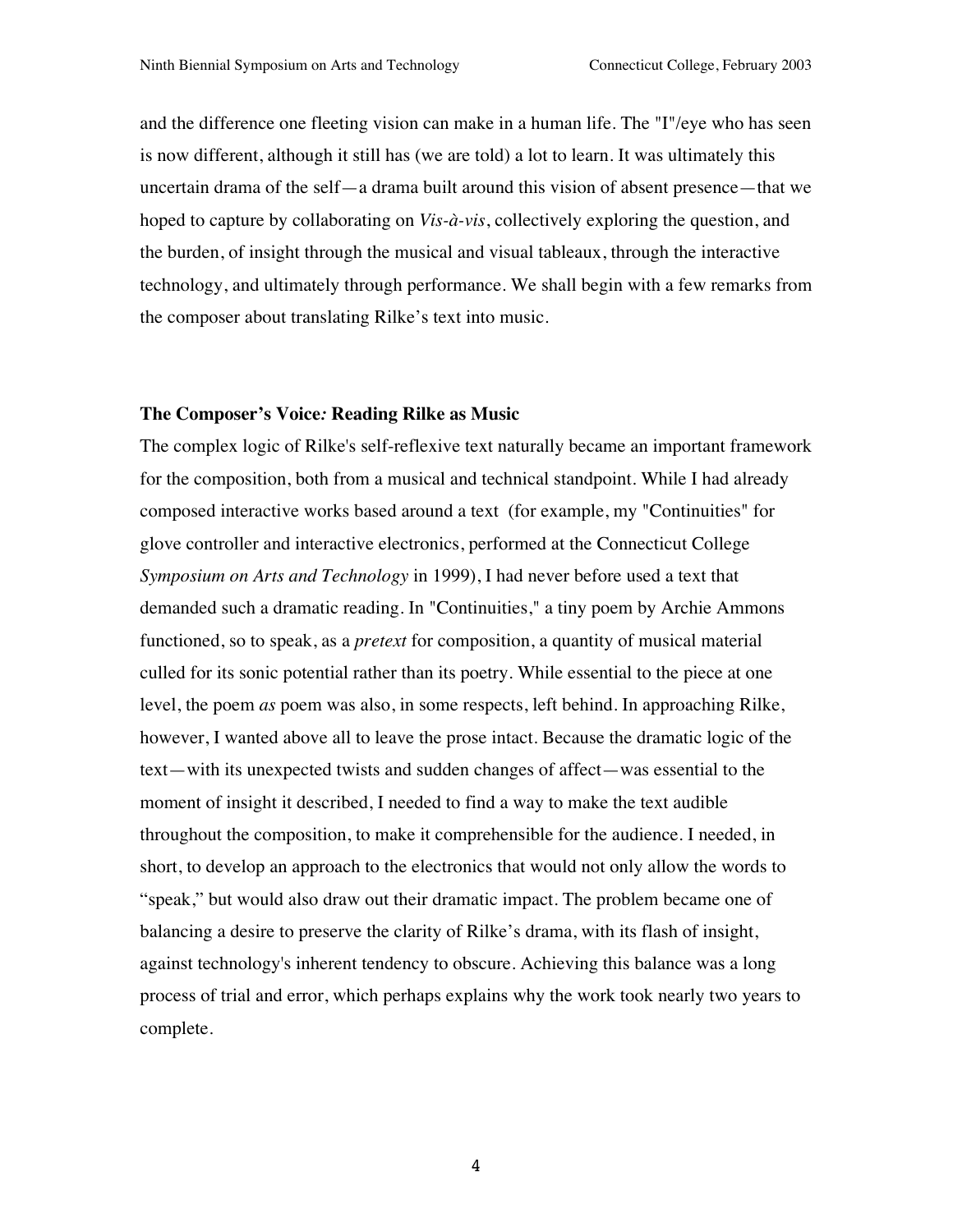Thus, the text came first. Moreover, the very first words took on a kind of primary importance: the opening, rhetorical question, "Habe ich es schon gesagt? (Have I said it before?), and its equivocal answer, "Ich lerne sehen." (I'm learning to see). This pair of statements, with their suggestion of possibly failed memory and perception, became a driving force behind the composition. The most obvious manifestation occurs at the level of form. The announcement "Ich lerne sehen" recurs as a series of refrains that progress over the course of the drama, to reflect the psychological development of the first person. The voice that, at the end of the piece, reaches out to the audience in a naked cry of pain reveals the depth of this sentimental education. It is, in short, a far cry from the profound and measured resignation of the chant that opens the piece. The enormous distance between the two refrains thus raises a question: who is the wiser self? The "ich" of the beginning or that of the end?

That question ultimately speaks to a deeper level of the composition, for the overall trajectory of the piece can be seen, in a sense, to move forwards and backwards at the same time. Just as the subject's moment of insight depends on an act of reflection that escapes the forward momentum of the narrative retelling, the score includes a number of musical fragments, gestures, timbres that, obscurely foreshadowed early in the piece, resonate more fully later on. For example, a phrase within the electronic prelude foretells the final, climactic vocal cadence. Or, at a much closer interval, voice and electronics express the horrific realization, "Mir graute ein Gesicht von innen zu sehen" (It disgusted me to see a face from the inside), as if in instant replay. This kind of foreshadowing/backshadowing also crosses languages. When the singer utters in English, "she had completely fallen into herself, forward into her hands," it is just moments after a premonition of the same line has been heard, in the electronic score, *auf Deutsch*. By the end of the piece, the listener will have experienced its main ideas in both directions, in German and in English, on several different but simultaneous musical and psychological levels. The musical logic that motivates *Vis-à-vis* could thus be described as a kind of complex mobius strip*.*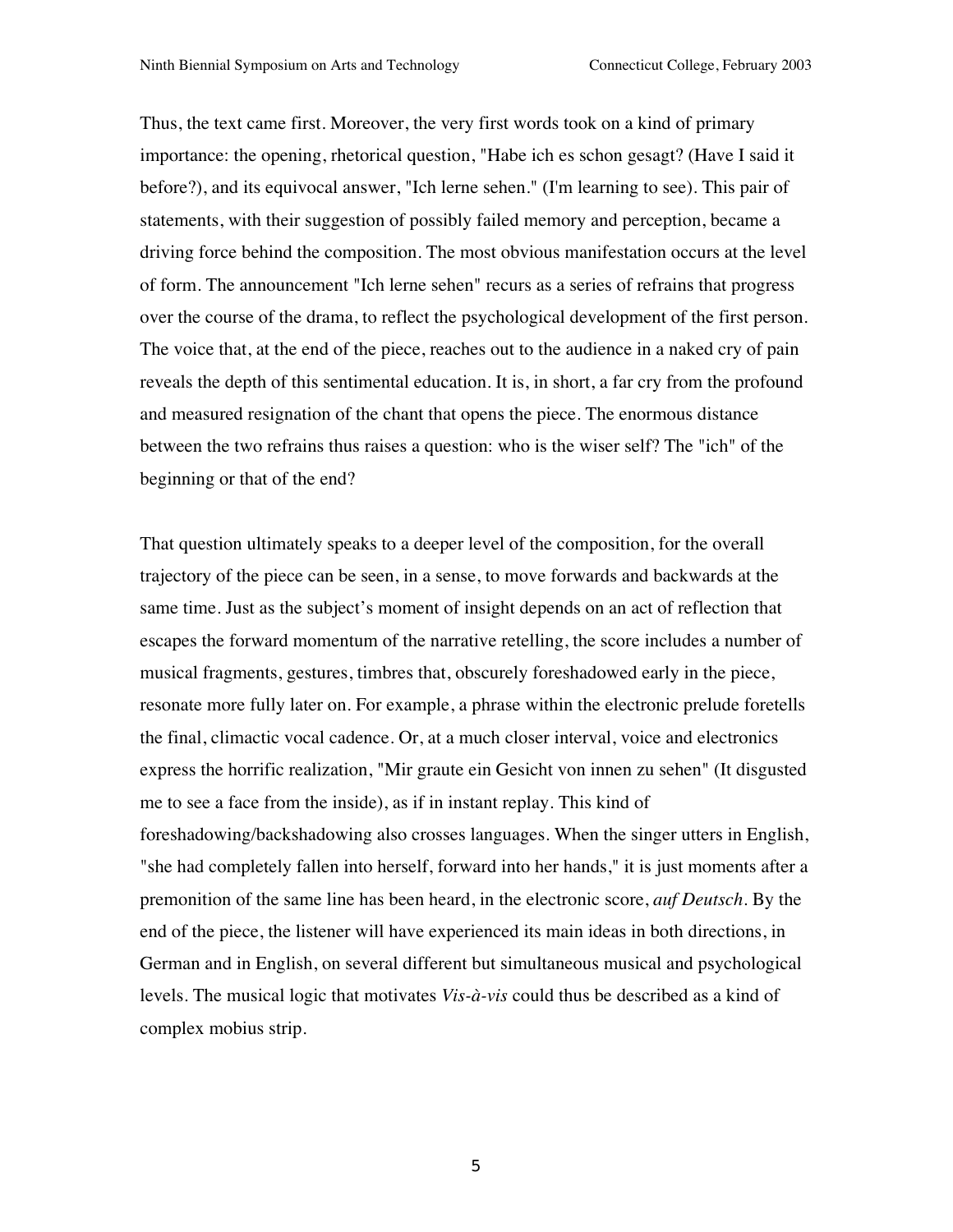#### **Interacting with the Drama: The Real-Time System**

*Vis-à-vis* is called an "interactive monodrama" because the polyphonic logic of the piece is realized by means of a technology that enables close communication between the singer, the electronic score and the computer-generated video. The computer functions like a virtual performer, as in a chamber ensemble, listening to the changing musical events (for example, the phrasing, dynamics, and register of the singer) and responds accordingly, in its own terms. The point is to capture, in this electronic work, something of the improvisatory spirit that is part of any live performance, and to create a sonic and visual environment in which the singer and computer can interact as a duo, responding to each other's musical decisions.

The electronic score of *Vis-à-vis* is performed using an interactive environment created in the programming language MAX/MSP. This custom MAX/MSP environment produces an audio landscape whose sounds are exclusively derived from the singing voice. A Macintosh computer, running the program, receives audio from a headset microphone worn by the singer. A variety of real-time processes are used on the voice, shifting from scene to scene, according to the tone of the text. Among the real-time processes used are spectral analysis/resynthesis (analyzing and recreating the overtone series of the voice), granular sampling (fragmenting and recombining the voice), harmonization (creating vocal polyphony), frequency shifting (shifting the overtone series of the voice), and envelope tracking (responding to the loudness of the voice). Surprisingly, one of the most difficult parts to bring off was the second long section of the piece —the discursive section beginning with the words: "For example . . ." The real-time electronics for this part track the difference between the singer's consonants and vowels, recombining only the consonants into a percussive polyphony that manages to ampfily the text without obliterating it.

The overall structure of the system invites anthropomorphic allusions, for there are a number of "listener" agents that function throughout: such agents are employed to analyze the pitch, amplitude, and timbre of the voice, while also classifying particular events (such as the incidence of consonants and vowels described above). These listeners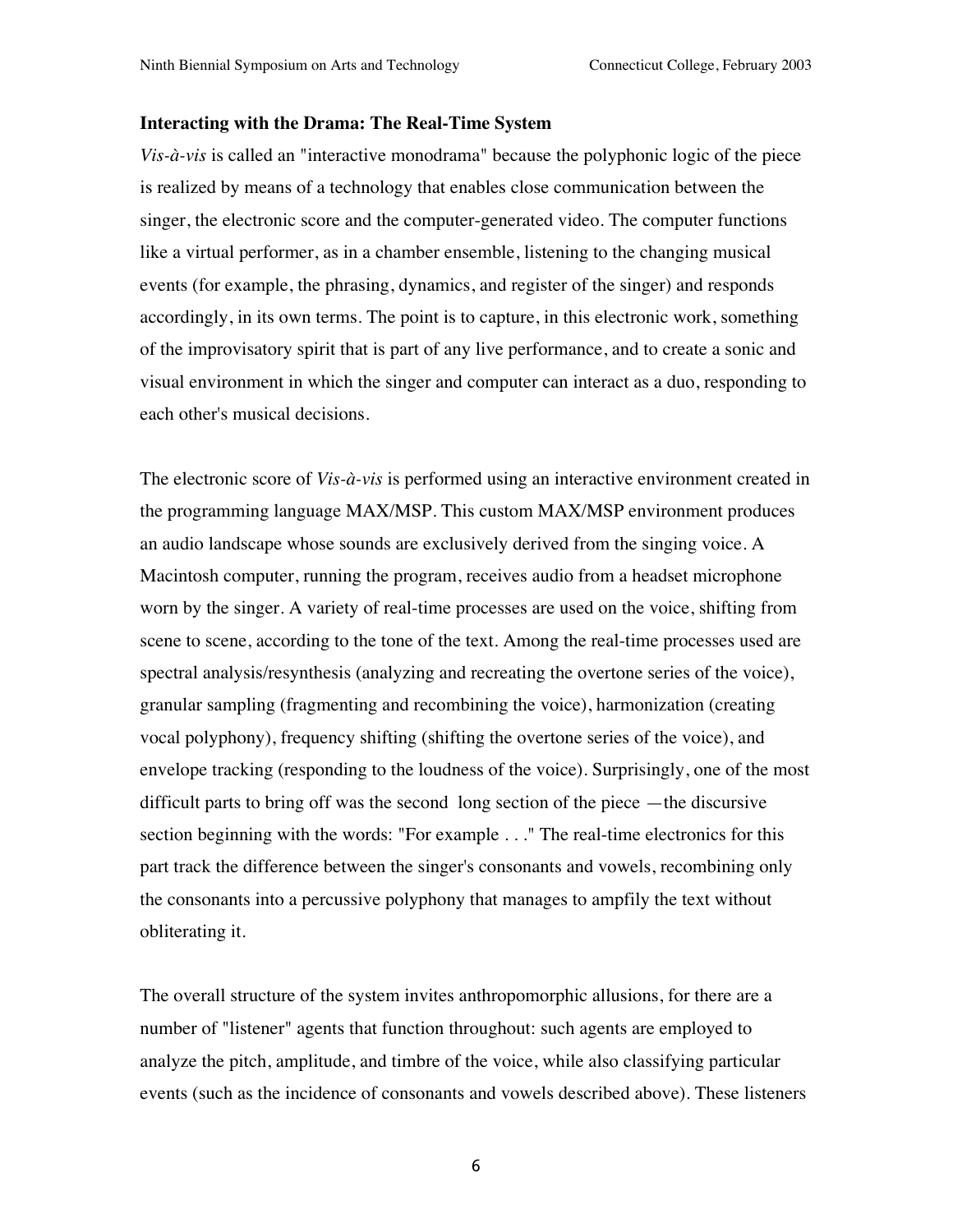produce data that is used, in turn, to drive other "players"—essentially DSP algorithms that process and/or synthesize sound. And it is this data that eventually gets passed on to the video control algorithms. Figure 1 maps out the components of the real-time system in the form of a virtual flow chart. (Fig. 1)



# **FIG. 1: BLOCK DIAGRAM OF THE SYSTEM**

Building a system on this type of architectural paradigm is, in itself, nothing new. However, in the case of *Vis-à-vis,* there is a constant level of "fuzziness" in the algorithmic relation between listener and player. The connections are designed so that the listener agents have a constantly changing degree of autonomy. At times they will choose to listen, other times not. When they are not listening, they have the option of generating their own data, or to do nothing at all. This changing relation between listener and player helps to create a sense of dialogue between human and machine, and gives rise to varying levels of uncertainty—or what I like to call "obstinance"—in the interactive electronics: an obstinance that defines the essence of what we mean by "interactivity." In *Vis-à-vis* such obstinance is manifested at several levels of the system, from those listener agents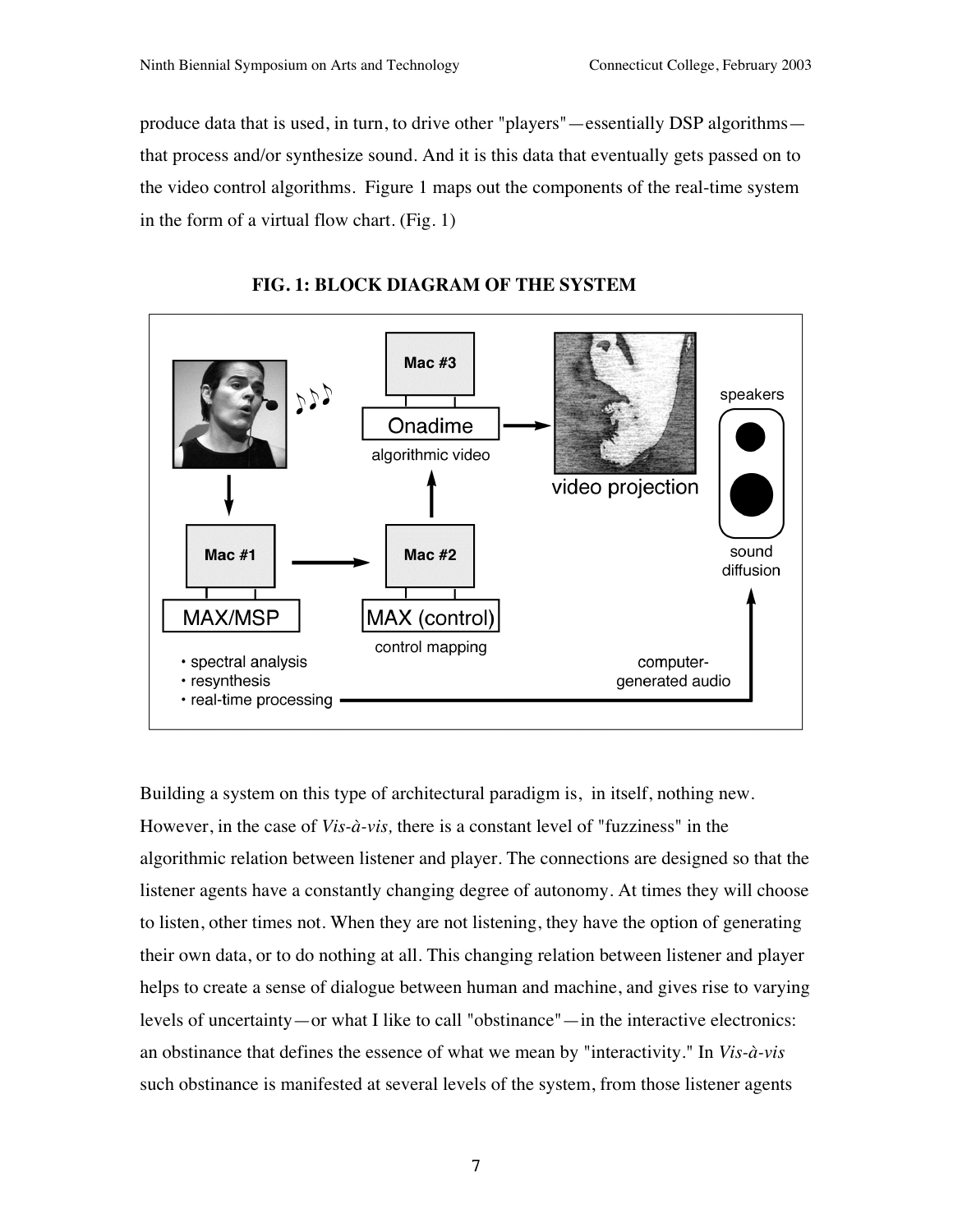that derive data from the audio input, to the DSP algorithms that process and generate the audio, to the video algorithms that control the visuals. One might also say that the live singer adds her own level of obstinance, in the way that she chooses to respond, or not to respond, to the real-time environment.

In concert performance, *Vis-à-vis* actually requires three Macintosh computers: the first runs the real-time MAX/MSP program; a second Macintosh runs a small program (without audio processing) that gives directions (or mappings) to the video computer; and the third runs the video program. The video for *Vis-à-vis* is, like the audio score, controlled in real-time, in response to the events of the different audio "scenes." This visual score was in fact realized using a second custom program—an algorithmic video controller—written in a video programming environment called Onadime. As in the audio score, all the material for the video is derived from raw footage captured mostly of the singer, sometimes speaking, sometimes thinking. The only exception is a single visual "quotation," a lonely woman looking through a windowpane, taken from an image by the turn-of the-century Parisian photographer Eugène Atget. During performance, the video program controls the choice of visual material, their varied combinations (cutting and cross-fading), the rate of change, and the different processing algorithms. But there is, in effect, no video "track" for the piece: in each performance the visual score is created anew.

#### **The Singer's Voice: Reading Rilke as a Performer**

As should now be clear, the aim of the multimedia **"**reading**"** in *Vis-à-vis* was to suggest the shifting psychological relationship between the subject who narrates the story and the nameless woman who is ultimately the subject of this narration. But this relationship is only fully realized in live performance. Indeed, because the score dictates that the narrator of the piece is also a woman, it is the female voice that forges the delicate relationship between what we might call the two subject positions of the drama, that of the observer and the observed. Our paper concludes, then, with a few remarks from the singer herself, reflecting on what it is like to experience Rilke as a performer.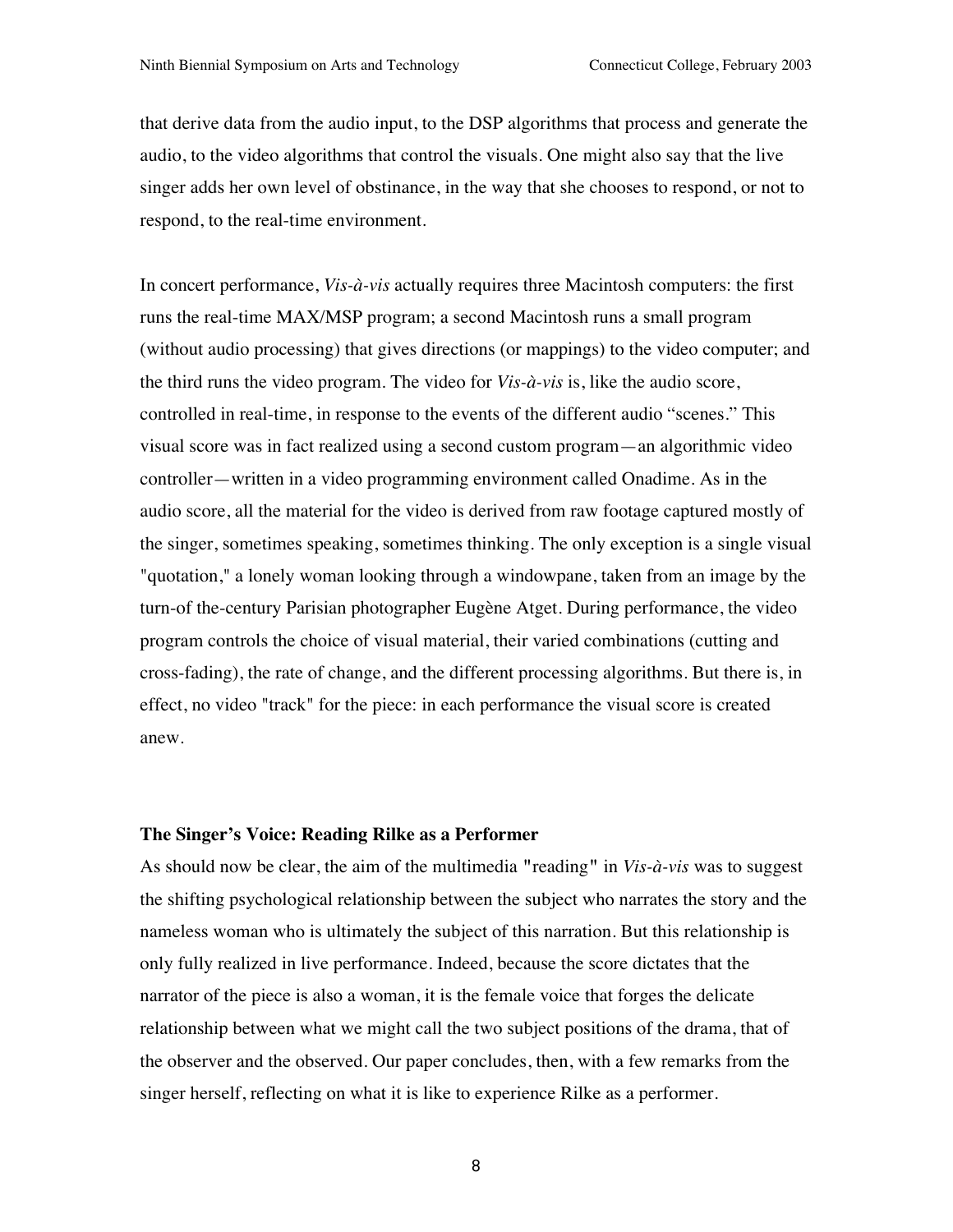To sing a dramatic work like *Vis-à-vis* is to face the same challenges one encounters performing any music with text. In performing the vocal part, I am expected to embody the words in some way, to understand not only the character of the story but also her situation. In *Vis-à-vis*, the issue of character becomes interesting, not only because of the frequent changes in "tone of voice"—speaking or singing, English or German—but also because of the vocal range. The part spans over two octaves, and those registers seem to suggest something about the psychological state of the first person who narrates the story, from deep resignation to hysteria and back again.

The electronic score supports the live singing in more than one respect. First, many of the processes and sounds in the piece, as mentioned above, were originally inspired by recording sessions in which I improvised readings of the text, both as recitation and as song. (Indeed, some of the score's vocal melodies were ultimately transcriptions of those earlier, improvised sessions, thus suggesting that, even at a very early stage, the composition of the piece was essentially collaborative.) The total soundscape reinforces the live singing, then, simply at the level of timbre, for its sounds, however modified, are essentially based on my own voice. But the sense of support far exceeds this color similarity. More gratifying for me as a performer is the way the interactive system can actually promote a certain kind of singing, or, at least, modify my behavior. In the second half of the piece, for example, after the crucial turning point ("Aber die Frau"), the system is designed at points to recognize sudden changes in amplitude. If I forget about *bel canto* lines, and exaggerate the discontinuity of the phrase, a marvelous thing happens: suddenly, I am surrounded by a whole roomful of voices, my voices, in fact, keening (like a Greek chorus, perhaps?) in sympathetic horror at the vision I am about to experience. On the other hand, the system's "obstinance" can leave me entirely exposed. In one performance, my phrase might be completed by a clangorous bell-like punctuation, the result of the real-time "listener" hearing, and reconfiguring, the formants of my vowels. In another performance, the system will have turned a deaf ear, so to speak, and my phrase might be uttered, by contrast, in complete silence. The uncertainty has a salutary effect on the performance event. Not only does the changing relation force